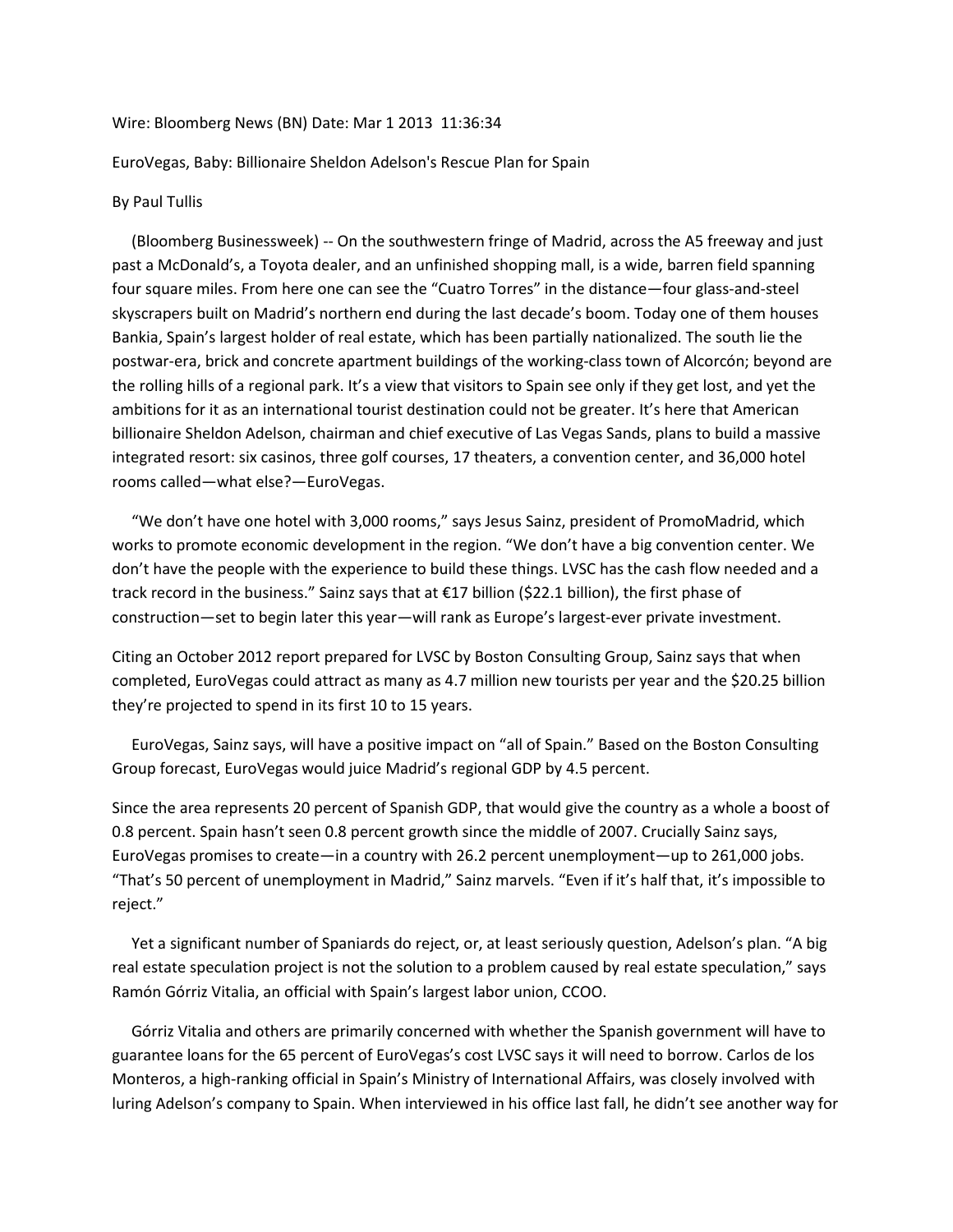the project to proceed without such loan guarantees. "I don't know how, in the present circumstances, when there is a shortage of financing, [LVSC] will be able to raise the capital needed."

 Of course, the other big question is whether there really are 11 million souls who can't wait to visit and gamble in a Madrid exurb. Certainly, Adelson has an impressive track record.

Big real estate projects he produced in Las Vegas, Singapore, and Macau have helped transform those destinations, while transforming him, in under two decades, from a middling half-billionaire to the 19<sup>th</sup> richest human, worth an estimated \$25 billion, according to the Bloomberg Billionaires Index. (Adelson is also back in the news this week for suing a Wall Street Journal reporter for libel.) Sainz points to Adelson's track record building successful MICE (meetings, incentives, conferences and exhibitions) enterprises such as the Venetian and Marina Bay Sands as proof that Adelson has the remedy for Spain's ills. The year after Marina Bay Sands opened, tourist visits to Singapore increased 20 percent, tourist spending 50 percent.

 God knows Spain needs something. It is suffering economically as much or more than any country in the euro zone save Greece. But is a megacasino really the answer?

 As opponents were gearing up campaigns against EuroVegas last year, I spent a week in the region gauging its prospects. When I arrived at Madrid Barajas Airport, I was struck first by how the country's infrastructure makes Southern California's look borderline third world. The roads are smooth, the subways, regional rails, and bullet trains are shiny, quiet, and, over the course of one week, flawlessly punctual. The airport where I stood is itself a state-of-the-art facility that's only at 62 percent capacity all attractive elements, when you're trying to get millions of out-of-towners seated at a slot machine post haste.

 As a tourist destination, Spain is already third in tourist visits and second in spending worldwide—far from where Singapore or Macau ranked when Adelson and Las Vegas Sands moved in. This suggests either that it will be easier to attract visitors, because travelers already favor Spain, or more difficult, because the tourism market's mature. The answer will likely lie in demand for gambling.

 A 2011 report (pdf) on the global gaming industry by PricewaterhouseCoopers noted "Singapore has demonstrated …[that] tourism revenues generated by casino gaming can bring major benefits to cities and entire regions." Nonetheless, outside Native American territory, no development anchored by a casino has ever been asked to revive a national economy. And the economic impacts of casinos are a decidedly mixed bag: Atlantic City was famously described as, pre-legalized gambling, "a slum by the sea; now it's a slum by the sea with casinos." After Mississippi legalized riverboat gambling in the 1990s, unemployment dropped, but crime rose. Illinois's unemployment rate barely budged in the years after its first casinos opened.

 The numbers on spending and visits and costs that Las Vegas Sands cites (and media dutifully report without question) come from reports commissioned by LVSC. Earl Grinols, a Baylor University economist who studies the effects of the gambling industry on local and regional economies, says to take these figures with a kilo of salt. "The gambling industry says whatever they think they need to say at the time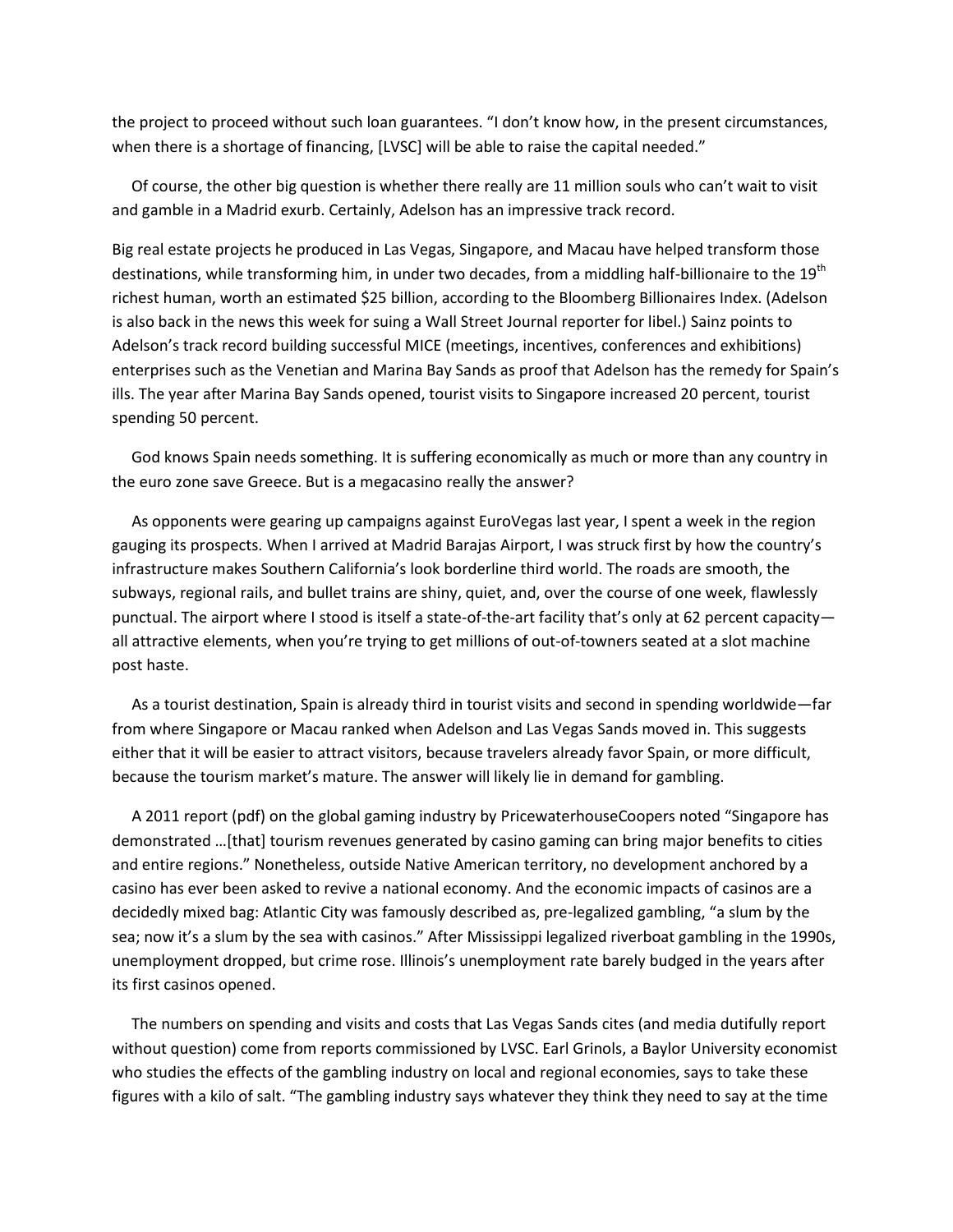to get what they want," he told me. "Most of time what it says is simply not true." Then there's the net present value—often ignored by public officials considering large capital investments. In other words, Grinols says, juicing the economy in the short term could well come at the cost of a "long-term drain on the Spanish flow of income. In the longest of long runs," he asks, "is this going to be a good project to revitalize Spain? Probably not."

 Alcorcón's city hall is the nicest building in town. A large, architecturally pleasing, postmodern addition has recently been tacked on to the earlier structure, which looks to be from the Franco era. Across the street are the local offices of Spain's ruling conservative party. New and expensive-looking, given its surroundings, Alcorcón's ayuntamiento isn't the only such city hall I visited in small, workingclass towns in Spain. It's hard not to see these constructions as symbols of the last decade's excess.

 Most everyone I spoke to in Alcorcón expressed some ambivalence about EuroVegas but hoped, above all, that the development would bring jobs. "We have hundreds of thousands of low-skill workers without a job," says University of Barcelona economist Germa Bel. "If they have any experience at all, it's in construction, not as architects. So we have three choices: Put them on the dole them forever; have a more open mind on what type of jobs we need; or try to find a country that will take them. To Somalia we're going to send them? To Tunis?"

 Sainz points out that EuroVegas is going to need plenty of accountants and lawyers, as well as janitors and cocktail waitresses, although in Macao fully 62 percent of workers in 2007 were designated clerks in service and sales. "Do people in Las Vegas argue about the types of jobs Las Vegas Sands offers there?" he asks. Daniel Pereira came to Alcorcón from Portugal during the bubble years and worked for a while in construction, but he is now unemployed after a brief stint waiting tables. "Sure I'm in favor of it," he told me. "I'm opposed to it opponents."

 Not all are so enthusiastic. "I hope the complex can bring jobs here," says Diego Higuero, a 23-yearold window washer I met a few meters from city hall, but he has reservations, too. A devout Christian, he's concerned EuroVegas might bring prostitution, drugs, and corruption. "I have two kids," he continues. "I'm worried when they grow up, EuroVegas will be the only option for work, and they'll be surrounded by these vices." The recent scandal engulfing the national government—the prime minister is accused of taking kickbacks from the construction industry during the boom—isn't likely to assuage concerns that EuroVegas will benefit Spain's political class better than the public.

 Echoing Higuero, a librarian and mother in Barcelona, Nuria Trillas, believes EuroVegas is not the kind of development Spain needs to expand a sustainable economy for her young son. Her country, in her view, ought to be more than just a tourist destination—tourism already represents around one-sixth of Spanish GDP. Instead it should foster the high-skills, high- paying work she and many of her generation studied and trained for but now emigrate to Munich to get.

 With a sigh, Trillas describes Eurovegas as an inevitable outgrowth of a globalization and Spain's plodding, anemic economy. "If you give a man dying of thirst even dirty water," she says as she pushes her stroller across the Gran Via, "he's going to drink it."